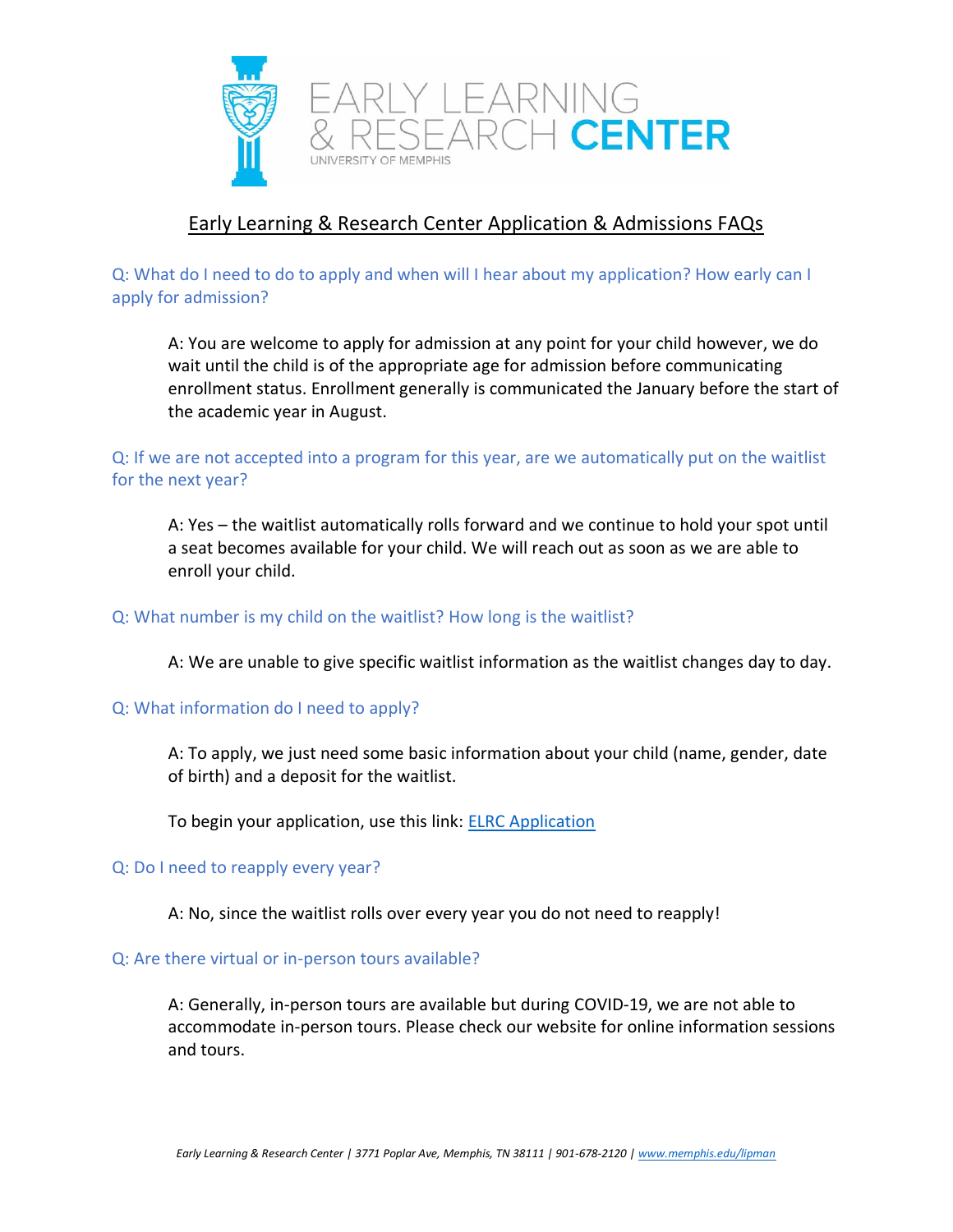



#### Q: What is the difference between classroom programs?

A: The ELRC is the only lab school in the US to have three classroom programs: Montessori, Reggio-Emilia, and a universal pre-k program. Each classroom program focuses on engaging the whole child and are taught by licensed early childhood educators.

Students in the Montessori program are admitted at age three and continue in the same classroom three years. Students in the Reggio-Emilia program progress with their peers each year to a new classroom teacher.

The ELRC is proud to partner with First 8 Memphis to provide access to a tuition-free pre-kindergarten program for qualifying families. This classroom is for students aged 4 before the start of the academic year. For more information about First 8 or to apply, please use this link: [First 8](https://www.memphis.edu/lipman/apply/index.php)

#### Q: How does my child get placed in a classroom? Can I pick my classroom teacher?

A: Families are able to request a specific classroom program but students are placed in classrooms based on available seats for each academic year. We do take sibling placement in consideration.

#### Q: Is there financial aid available?

A: We hope to serve all members of our community and are able to provide financial aid to those that qualify. Please contact the Executive Director, [Brooke Willis,](mailto:bwillis@memphis.edu) for more information.

#### Q: Do UofM Faculty, Staff, and Students receive enrollment priority?

A: The ELRC is a part of the University Schools at the University of Memphis so UofM faculty, staff and students are given priority enrollment.